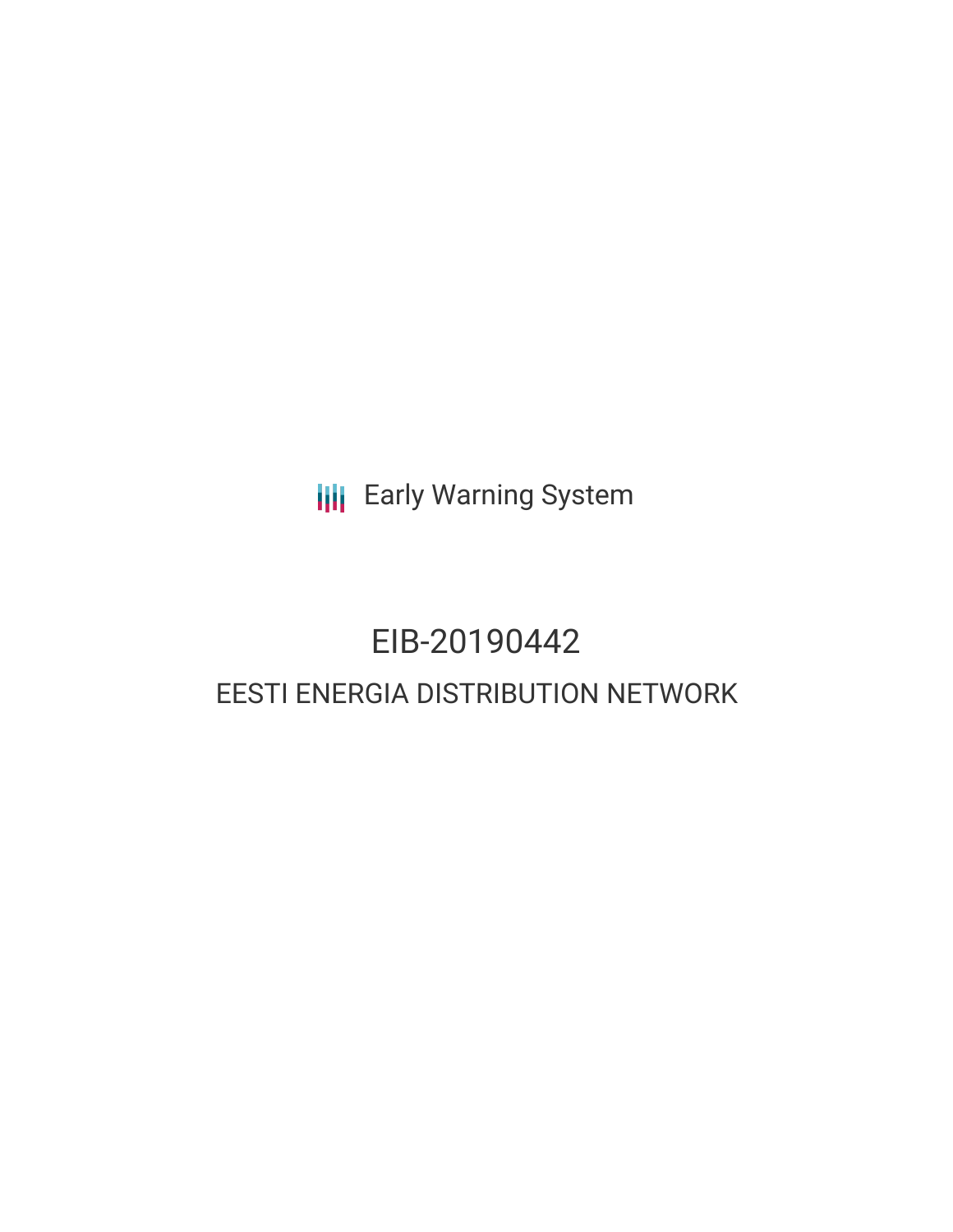

#### **Quick Facts**

| <b>Countries</b>              | Estonia                        |
|-------------------------------|--------------------------------|
| <b>Financial Institutions</b> | European Investment Bank (EIB) |
| <b>Status</b>                 | Approved                       |
| <b>Bank Risk Rating</b>       | U                              |
| <b>Borrower</b>               | ELEKTRILEVI OU                 |
| <b>Sectors</b>                | Energy                         |
| <b>Investment Type(s)</b>     | Loan                           |
| <b>Loan Amount (USD)</b>      | \$214.51 million               |
| <b>Project Cost (USD)</b>     | \$465.79 million               |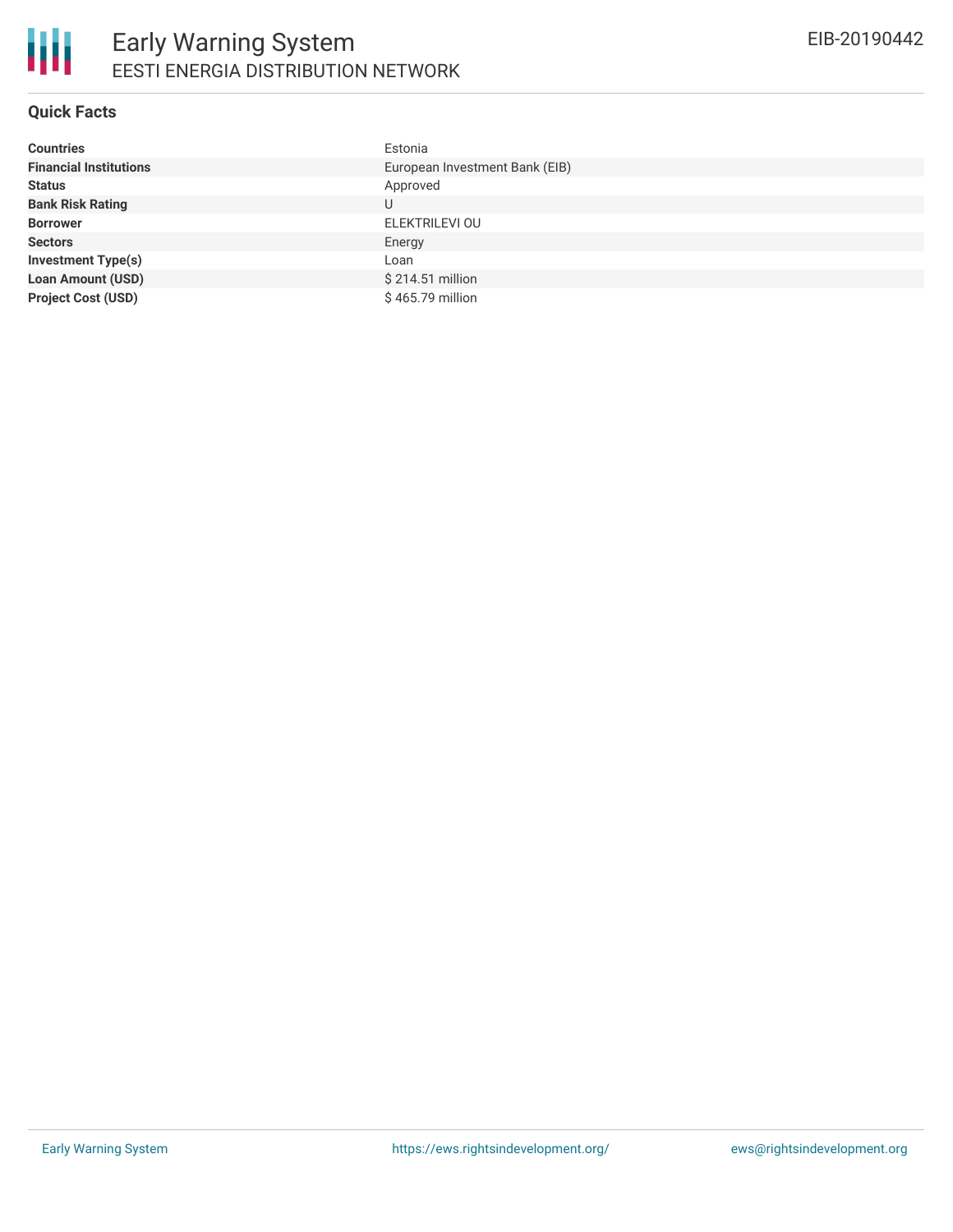

### **Project Description**

According to the bank website, "The project will finance part of Eesti Energia on-going investment programme in Estonia during the period 2019-2023. Financing will be used to extend and refurbish the electricity distribution networks, including investments in public lighting and charging stations for electric vehicles to take place in the same period.

The project will allow the promoter to maintain and improve the reliability and quality standards of electricity supply, as well as to connect new users including renewable generation and charging stations for electric vehicles."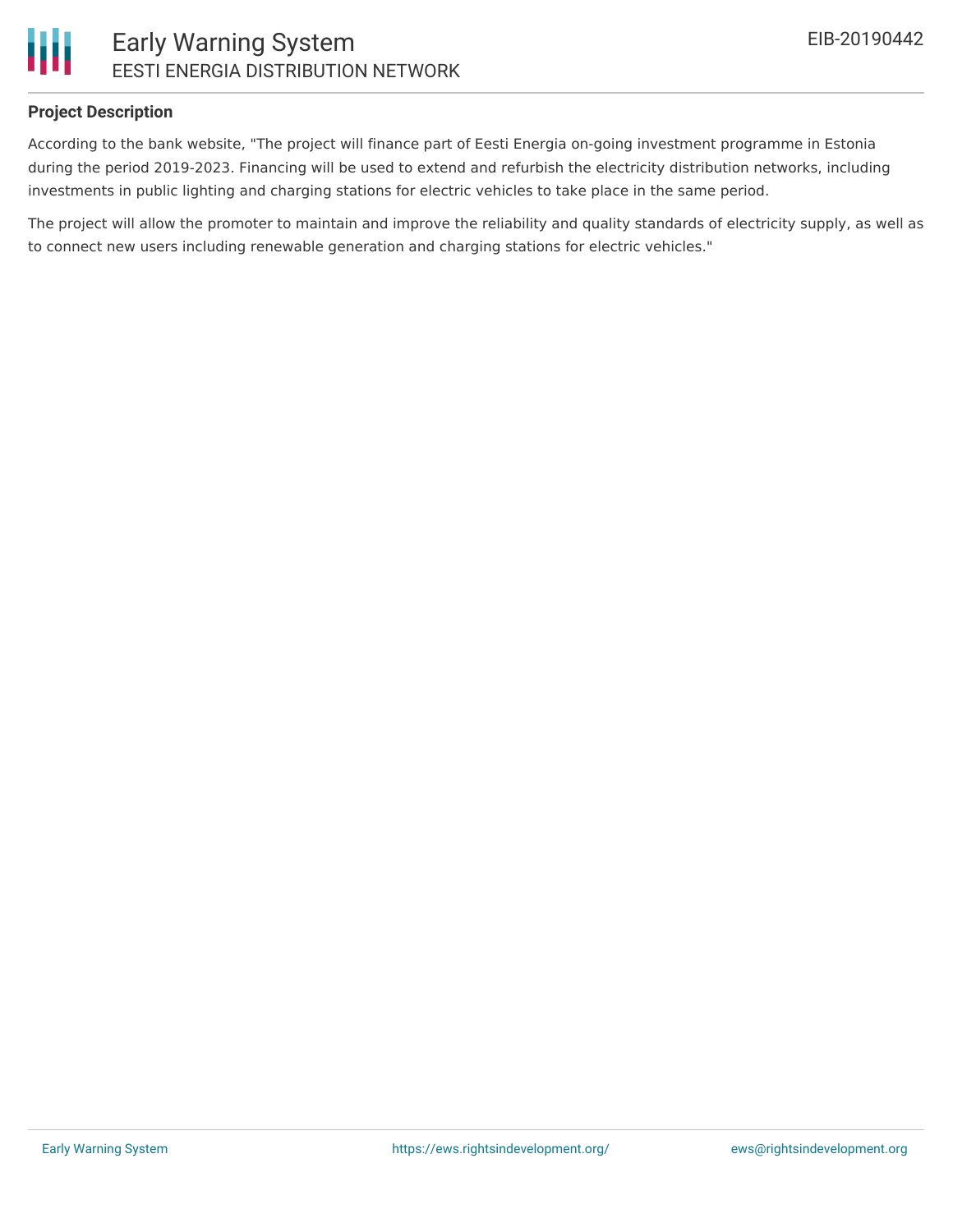# 冊 Early Warning System EESTI ENERGIA DISTRIBUTION NETWORK

#### **Investment Description**

European Investment Bank (EIB)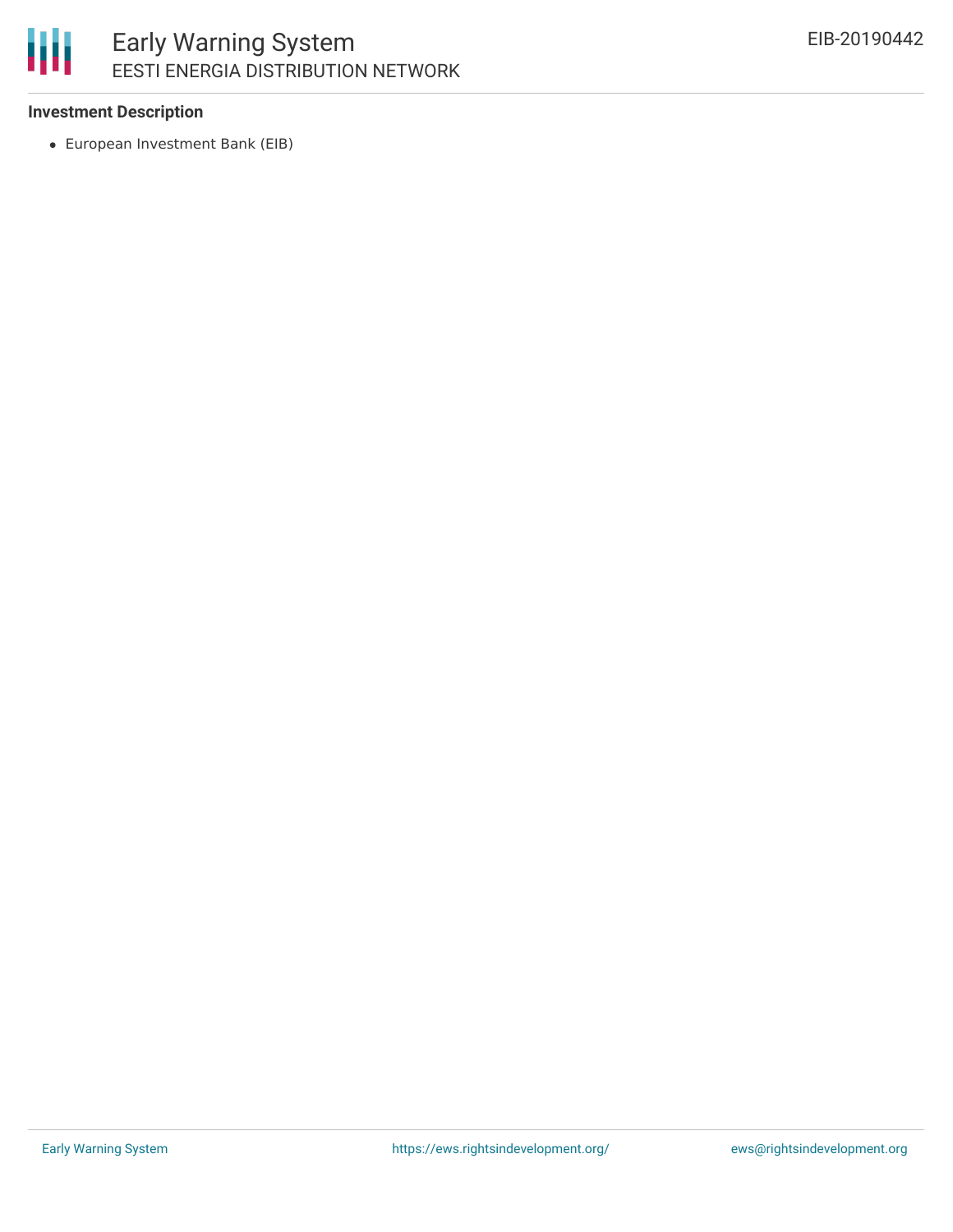# **Contact Information**

Tim Smit t.smit@eib.org +352 4379 - 89076

#### ACCOUNTABILITY MECHANISM OF EIB

The EIB Complaints Mechanism is designed to facilitate and handle complaints against the EIB by individuals, organizations or corporations affected by EIB activities. When exercising the right to lodge a complaint against the EIB, any member of the public has access to a two-tier procedure, one internal - the Complaints Mechanism Office - and one external - the European Ombudsman. A complaint can be lodged via a written communication addressed to the Secretary General of the EIB, via email to the dedicated email address complaints@eib.org, by completing the online complaint form available at the following address: http://www.eib.org/complaints/form, via fax or delivered directly to the EIB Complaints Mechanism Division, any EIB local representation office or any EIB staff. For further details, check:

http://www.eib.org/attachments/strategies/complaints\_mechanism\_policy\_en.pdf

When dissatisfied with a complaint to the EIB Complaints Mechanism, citizens can then turn towards the European Ombudsman. A memorandum of Understanding has been signed between the EIB and the European Ombudsman establishes that citizens (even outside of the EU if the Ombudsman finds their complaint justified) can turn towards the Ombudsman on issues related to 'maladministration' by the EIB. Note that before going to the Ombudsman, an attempt must be made to resolve the case by contacting the EIB. In addition, the complaint must be made within two years of the date when the facts on which your complaint is based became known to you. You can write to the Ombudsman in any of the languages of the European Union. Additional details, including filing requirements and complaint forms, are available at: http://www.ombudsman.europa.eu/atyourservice/interactiveguide.faces